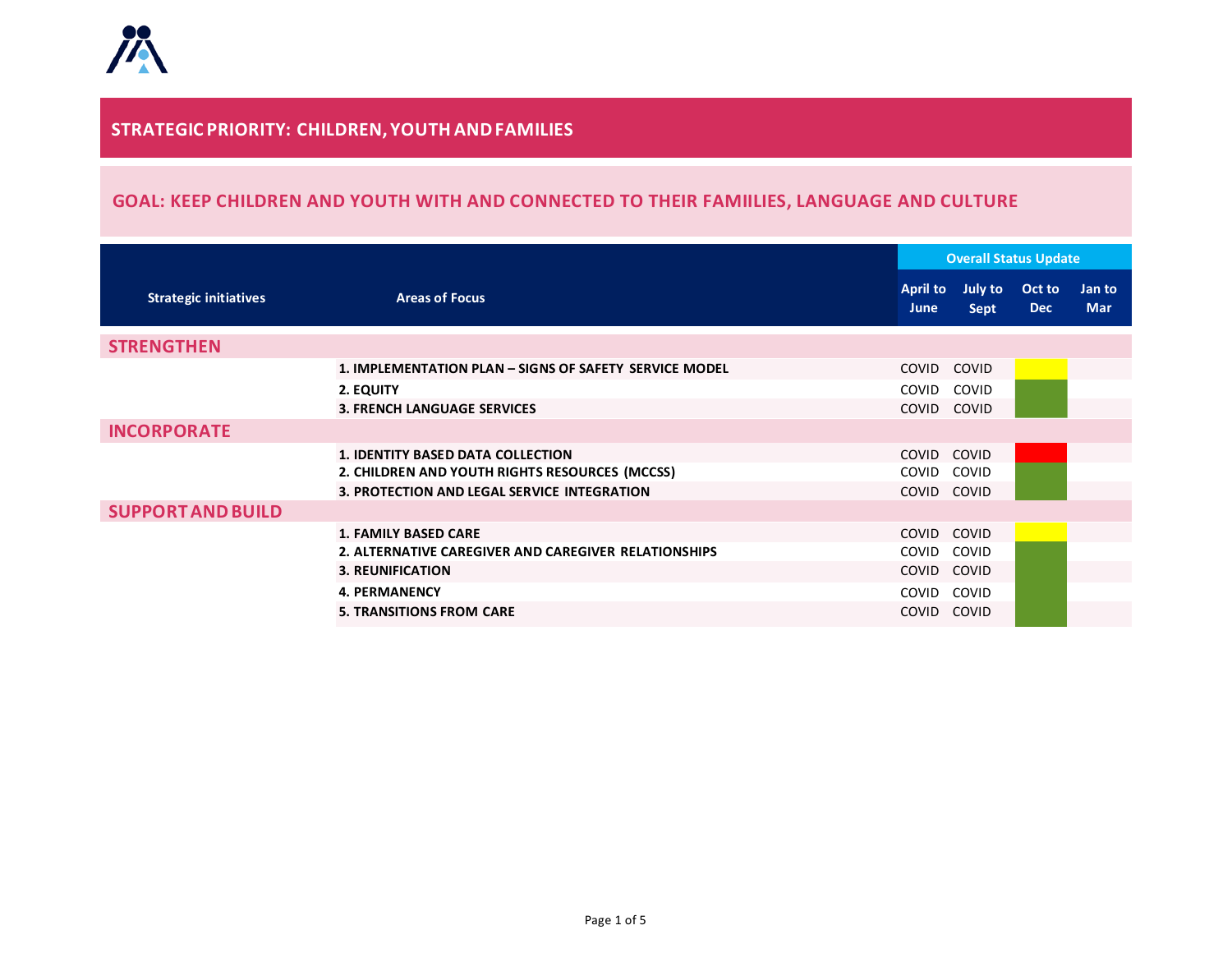

## **GOAL: BUILD AND STRENGTHEN RELATIONSHIPS**

|                              |                                                                | <b>Overall Status Update</b> |                 |                      |                      |
|------------------------------|----------------------------------------------------------------|------------------------------|-----------------|----------------------|----------------------|
| <b>Strategic initiatives</b> | <b>Areas of Focus</b>                                          | <b>April to</b><br>June      | July to<br>Sept | Oct to<br><b>Dec</b> | Jan to<br><b>Mar</b> |
| <b>COLLABORATE</b>           |                                                                |                              |                 |                      |                      |
|                              | <b>1. EQUITY</b>                                               | COVID                        | COVID           |                      |                      |
| <b>MEET</b>                  |                                                                |                              |                 |                      |                      |
|                              | <b>1. COMMUNITY SERVICES THAT SUPPORT FAMILY BASED CARE</b>    | <b>COVID</b>                 | <b>COVID</b>    |                      |                      |
|                              | 2. CHILDREN'S MENTAL HEALTH PARTNERSHIPS                       | <b>COVID</b>                 | <b>COVID</b>    |                      |                      |
|                              | <b>3. YOUTH HOMELESSNESS INITIATIVES</b>                       | <b>COVID</b>                 | <b>COVID</b>    |                      |                      |
| <b>IMPROVE</b>               |                                                                |                              |                 |                      |                      |
|                              | 1. PARTNERSHIPS FOR CASES OF SUSPECTED CHILD ABUSE AND NEGLECT | <b>COVID</b>                 | <b>COVID</b>    |                      |                      |
|                              | 2. RELATIONSHIPS WITH ADULT SERVICES                           | <b>COVID</b>                 | <b>COVID</b>    |                      |                      |
|                              | <b>3. NEWCOMER SERVICES</b>                                    | <b>COVID</b>                 | <b>COVID</b>    |                      |                      |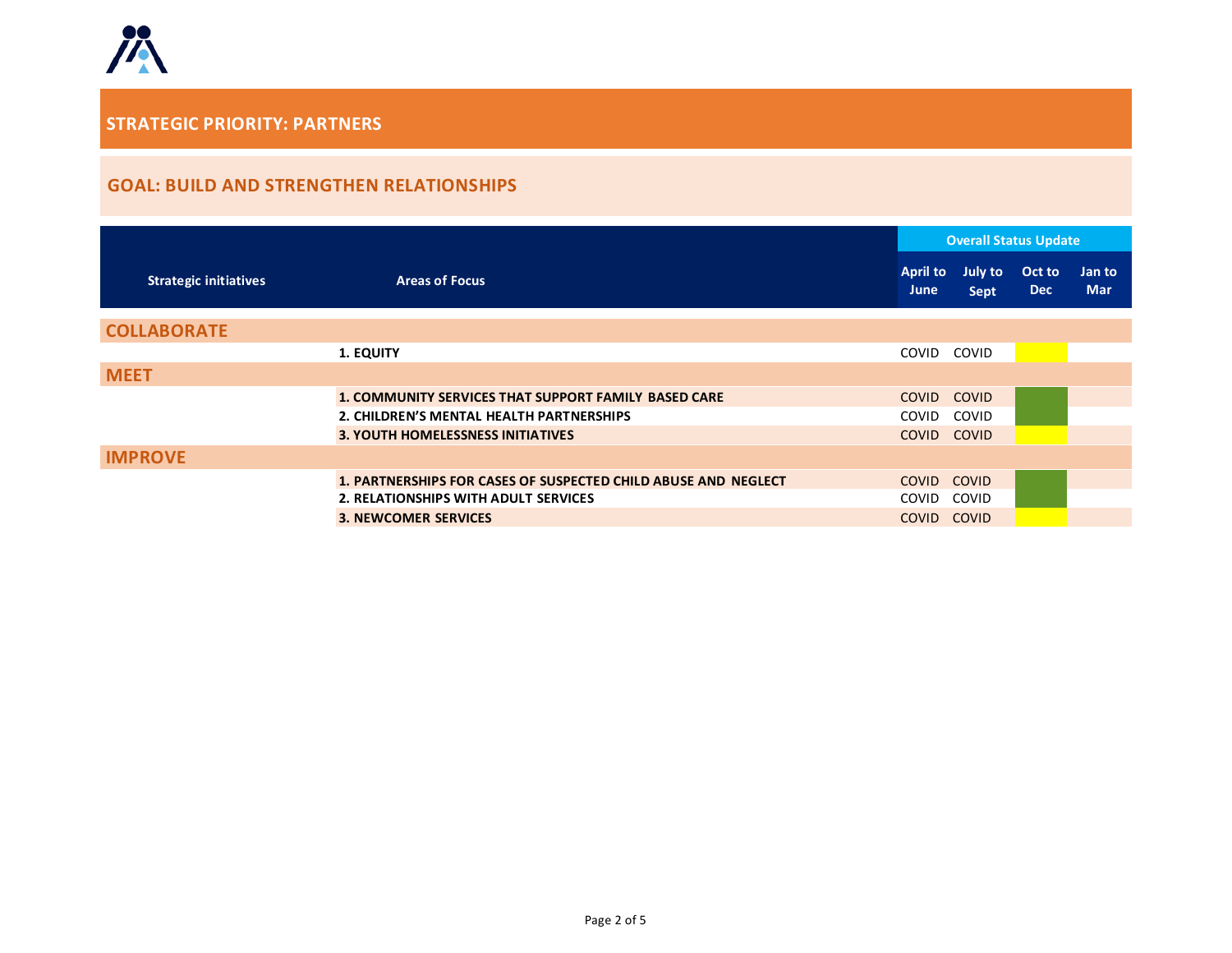# **STRATEGIC PRIORITY: STAFF,VOLUNTEERS & FOSTER PARENTS**

#### **GOAL: LIVE OUR VALUES**

|                              |                                                                 | <b>Overall Status Update</b>   |                               |                      |                      |
|------------------------------|-----------------------------------------------------------------|--------------------------------|-------------------------------|----------------------|----------------------|
| <b>Strategic initiatives</b> | <b>Areas of Focus</b>                                           | <b>April to</b><br><b>June</b> | <b>July to</b><br><b>Sept</b> | Oct to<br><b>Dec</b> | Jan to<br><b>Mar</b> |
| <b>PROMOTE</b>               |                                                                 |                                |                               |                      |                      |
|                              | <b>1. COVID-19 PANDEMIC PLANNING FOR OFFICE AND REMOTE WORK</b> | COVID                          | <b>COVID</b>                  |                      |                      |
| <b>ENGAGE</b>                |                                                                 |                                |                               |                      |                      |
|                              | <b>1. COMMUNICATION</b>                                         | COVID                          | COVID                         |                      |                      |
|                              | 2. PROMOTING SAFE AND CONNECTED REMOTE WORK ENVIRONMENTS        | COVID                          | COVID                         |                      |                      |
| <b>EMBED</b>                 |                                                                 |                                |                               |                      |                      |
|                              | <b>1. VALUES AND BEHAVIOURS</b>                                 | <b>COVID</b>                   | <b>COVID</b>                  |                      |                      |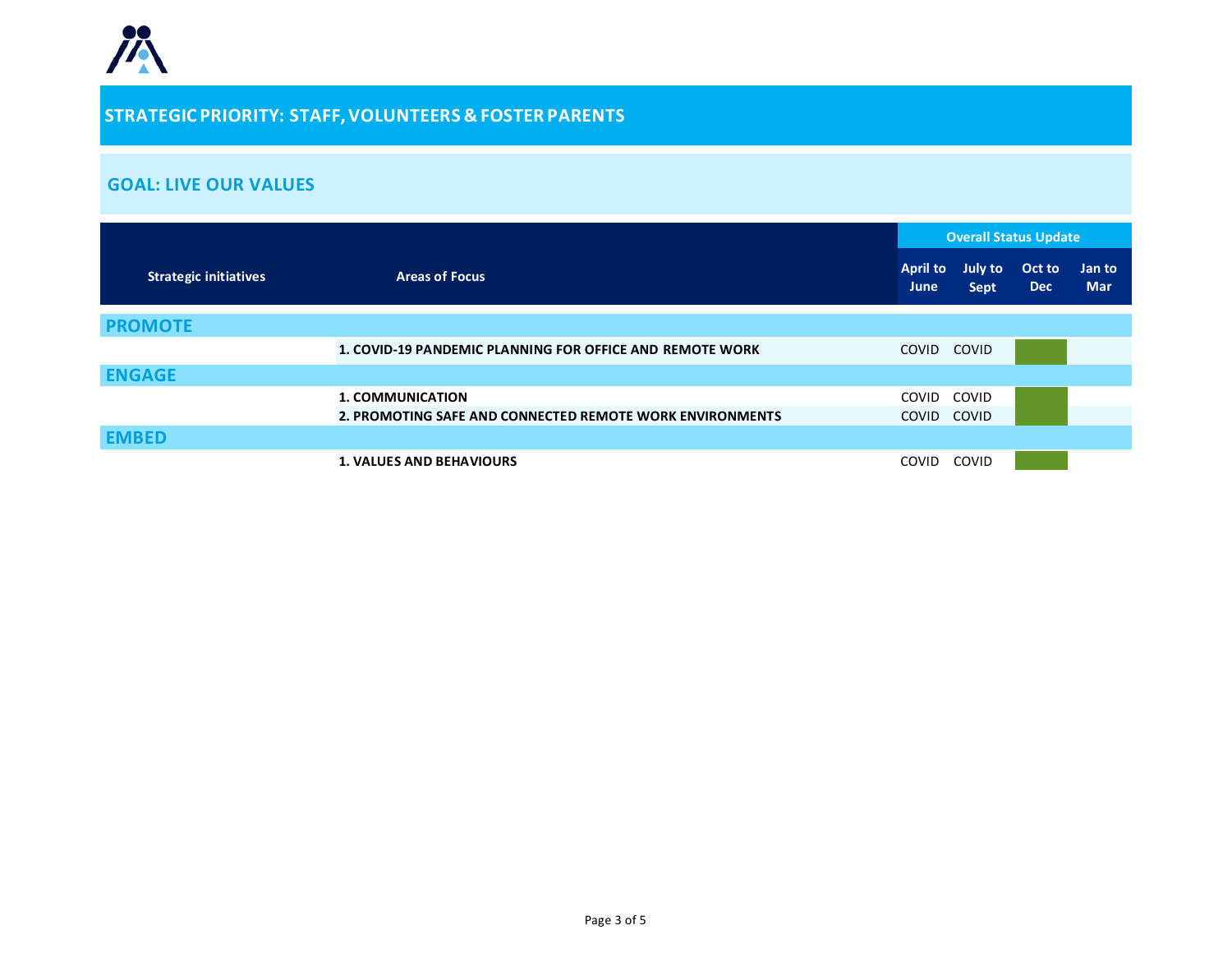

### **GOAL: ENSURE FINANCIAL SUSTAINABILITY**

|                              |                                                                        | <b>Overall Status Update</b>   |                               |                      |                      |
|------------------------------|------------------------------------------------------------------------|--------------------------------|-------------------------------|----------------------|----------------------|
| <b>Strategic initiatives</b> | <b>Areas of Focus</b>                                                  | <b>April to</b><br><b>June</b> | <b>July to</b><br><b>Sept</b> | Oct to<br><b>Dec</b> | Jan to<br><b>Mar</b> |
| <b>INFLUENCE</b>             |                                                                        |                                |                               |                      |                      |
|                              | 1. ANALYSIS AND ADVOCACY OF IMPACT OF COVID-19 ON AGENCY RESOURCES     | COVID                          | <b>COVID</b>                  |                      |                      |
| <b>UTILIZE</b>               |                                                                        |                                |                               |                      |                      |
|                              | 1. INTEGRATION OF FINANCIAL DATA WITH SERVICE PLANNING INITIATIVES     | COVID                          | COVID                         |                      |                      |
| <b>EXPLORE</b>               |                                                                        |                                |                               |                      |                      |
|                              | <b>1. ALTERNATIVE FUNDING RESOURCES FOR CHILDREN AND YOUTH IN CARE</b> | COVID                          | <b>COVID</b>                  |                      |                      |
|                              | <b>2. SHARED SERVICES</b>                                              | <b>COVID</b>                   | <b>COVID</b>                  |                      |                      |
| <b>GENERATE</b>              |                                                                        |                                |                               |                      |                      |
|                              | <b>1. CAPITAL ASSET MANAGEMENT</b>                                     | <b>COVID</b>                   | COVID                         |                      |                      |